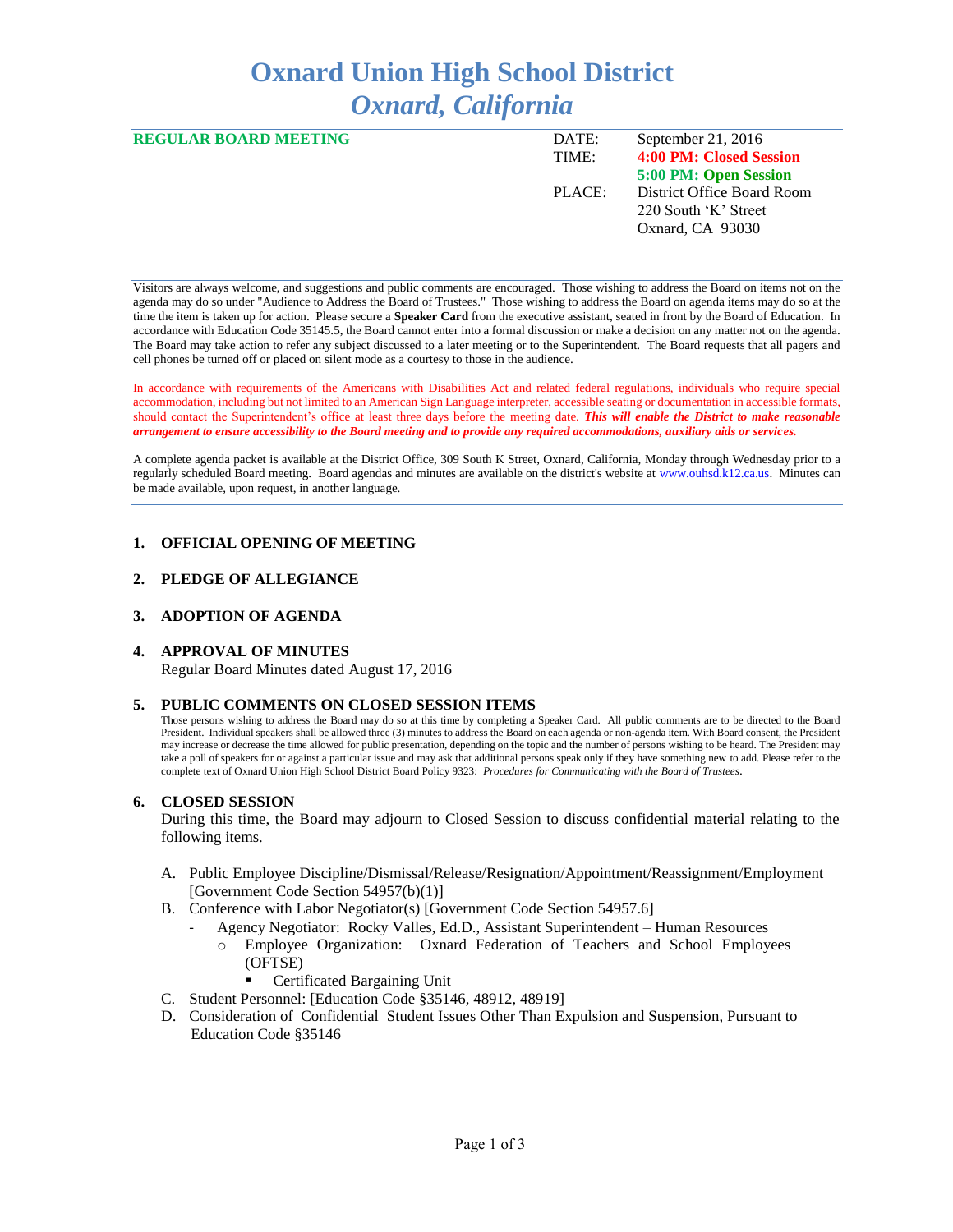Board Meeting Agenda September 21, 2016

> E. Conference with Real Property Negotiator (Govt. Code § 54956.8) PROPERTY: 50-acres of 107.25 acres located at or near 1825 Camino del Sol, Oxnard, CA (southeast corner of N. Rose Ave. and Cesar Chavez Dr.) Ventura County Assessor Parcel No. 214-0- 020-595 AGENCY NEGOTIATOR: Steve Dickinson, Asst. Superintendent Admin. Services NEGOTIATING PARTIES: Brian Edward Maulhardt, as Trustee of the Brian Edward Maulhardt Children's Support Trust UNDER NEGOTIATION: Price and terms of payment

## **7. RECONVENE IN PUBLIC: REPORT ON CLOSED SESSION ACTION**

## **8. PUBLIC COMMENTS TO ADDRESS THE BOARD OF TRUSTEES**

Those persons wishing to address the Board may do so at this time by completing a Speaker Card. All public comments are to be directed to the Board President. Individual speakers shall be allowed three (3) minutes to address the Board on each agenda or non-agenda item. With Board consent, the President may increase or decrease the time allowed for public presentation, depending on the topic and the number of persons wishing to be heard. The President may take a poll of speakers for or against a particular issue and may ask that additional persons speak only if they have something new to add. Please refer to the complete text of Oxnard Union High School District Board Policy 9323: *Procedures for Communicating with the Board of Trustees.*

## **9. RECOGNITION**

- **A.** Recognition of Grant Award to Rancho Campana High School
- **B.** Law and Public Service Academy Summer Interns at City Hall Program Bijou Beltran

## **10. SUPERINTENDENT'S REPORT**

## **11. STUDENT REPRENTATIVE REPORT TO THE BOARD**

## **12. CONSENT CALENDAR**

## **Administrative Services**

**A.** Consideration of Approval of Purchase Orders and Direct Pays, August 26 – September 8, 2016

## **Educational Services**

- **B.** Consideration of Approval of Non-Public School (NPS) Placements According to the Students' IEP Teams and the Director of Special Education
- **C.** Consideration of Approval of Agreement between Oxnard Union High School District and Smart and Final Extra – WorkAbility Program
- **D.** Consideration of Approval of Agreement between Oxnard Union High School District and Party City WorkAbility Program
- **E.** Consideration of Approval of Agreement between Oxnard Union High School District and Boys and Girls Club of Camarillo – WorkAbility Program
- **F.** Consideration of Approval of Agreement between Oxnard Union High School District and WSS Warehouse Shoe Sale – WorkAbility Program
- **G.** Consideration of Approval of Memorandum of Understanding (MOU) between the Ventura Unified School District as the Local Education Agency for the Ventura County Indian Education Consortium (Provider) and the Oxnard Union High School District (Partner School)

#### **Human Resources**

**H.** Consideration of Approval of Certificated and Classified Personnel